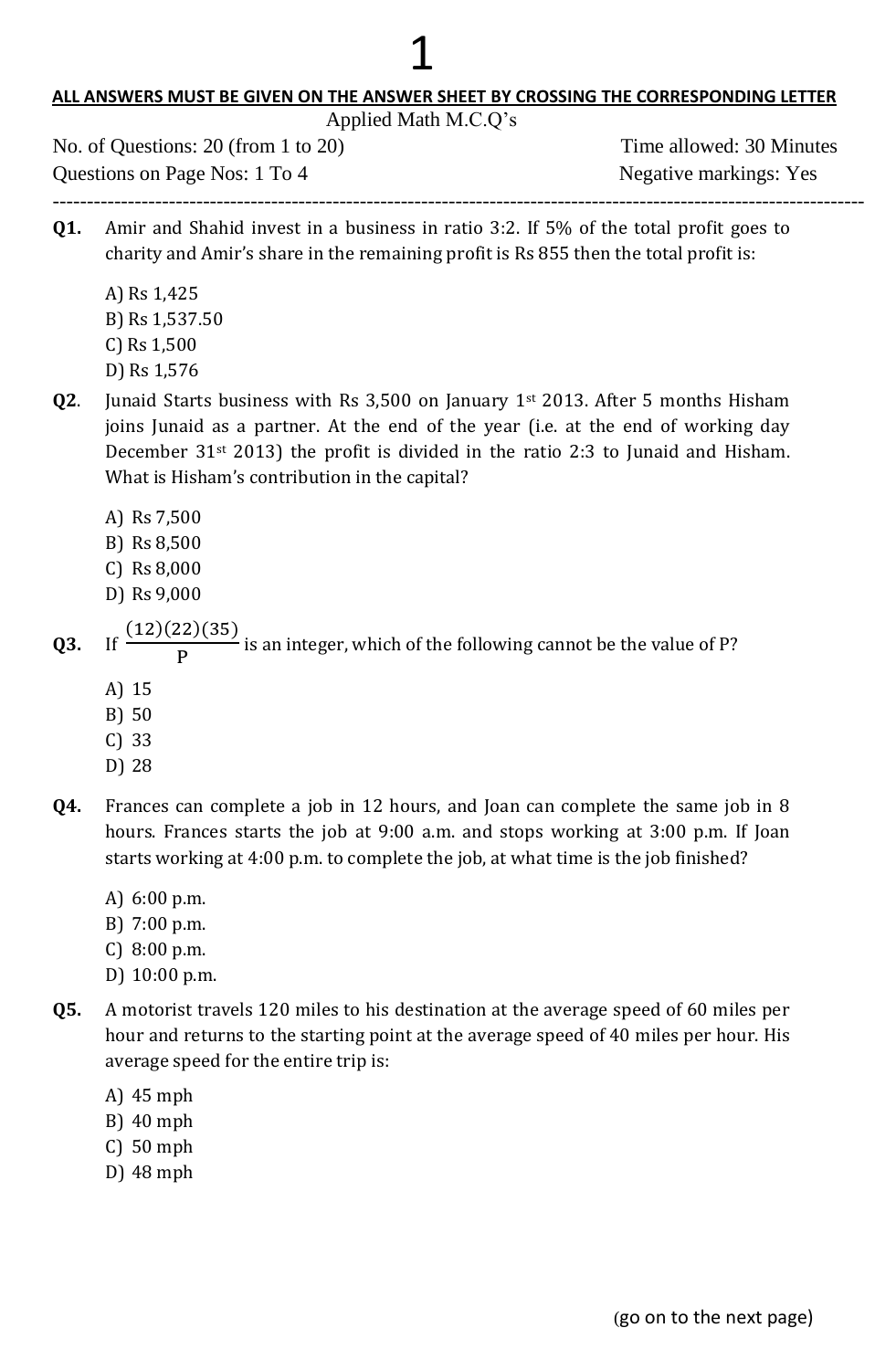# 2

#### **ALL ANSWERS MUST BE GIVEN ON THE ANSWER SHEET BY CROSSING THE CORRESPONDING LETTER**

- **Q6.** A used bicycle pump, for sale originally at \$ 7.00, is discounted 20%. Because it does not sell, it is discounted an additional 10%. What is its new selling price?
	- A) \$ 4.90
	- B) \$ 5.00
	- C) \$ 5.04
	- D) \$ 5.21
- **Q7.** In order to pass an examination, a student must correctly answer at least nine questions (which are equally weighted) in order to receive the minimum passing grade of 75%. How many questions are on the examination?
	- A) 12
	- B) 10
	- C) 8
	- D) 4
- **Q8.** A plane flies from New York to Chicago (a distance of 1,600 miles) at 400 mph. Returning from Chicago to New York; it flies into a headwind and averages only 320 mph. How many hours in total was the plane in the air for the entire trip?
	- A) 3 hours
	- B) 5 hours
	- C) 7 hours
	- D) 9 hours

**Q9.** If X = 6, what is the value of  $\frac{2M-2I}{Y}$  (where *Y* is a positive number)?

- A) –30
- B) 6
- C) 8
- D) 30
- **Q10.** The cost of one-family home was \$ 120,000 in 1980. In 1988, the price had increased to \$ 180,000. What was the percent increase in the cost of the home?
	- A) 60%
	- B) 50%
	- C) 55%
	- D) 40%

**Q11.** If "X" is a positive integer such that  $X^2 + 5X - 14 = 0$ , what is the value of X?

- A) –7
- B) –5
- C) 0
- D) 2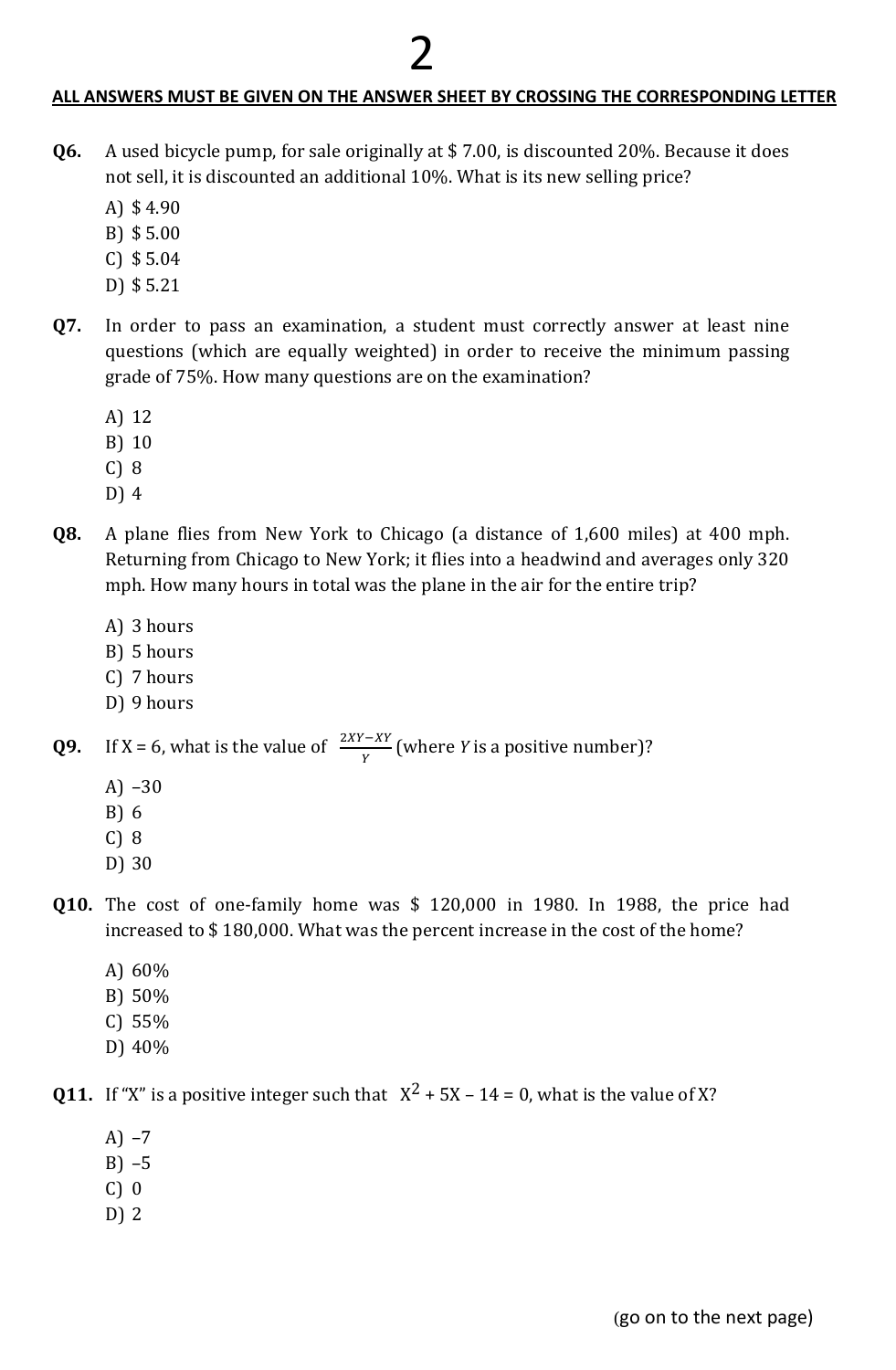# 3

## **ALL ANSWERS MUST BE GIVEN ON THE ANSWER SHEET BY CROSSING THE CORRESPONDING LETTER**

- **Q12.** At a restaurant, you must choose an appetizer, a main course, and a dessert. If there are 2 possible appetizers, 3 possible main courses, and 5 possible desserts, how many different meals could you order?
	- A) 6
	- B) 10
	- C) 30
	- D) 60
- **Q13.** The ratio of men to women in a room is 3 to 4. If there are 20 women, what is the number of men in the room?
	- A) 5
	- B) 10
	- C) 15
	- D) 20
- **Q14.** If the average of 7 numbers is 5, what is the sum of the numbers?
	- A) 35
	- B) 40
	- C) 45
	- D) 50
- **Q15.** A company's profits have doubled for each of the 4 years it has been in existence. If the total profits for the last 4 years were \$ 30 million, what were the profits in the first year of operation?
	- A) \$ 1 million
	- B) \$ 2 million
	- C) \$ 4 million
	- D) \$ 4.5 million

**Q16.**  $200^2 - 2(200)(199) + 199^2 =$ 

- A) 79,201
- B) 200
- C) 1
- D) 79,999

**Q17.** Approximate value of  $\sqrt{1596}$  is

- A) 37
- B) 38
- C) 39
- D) 40